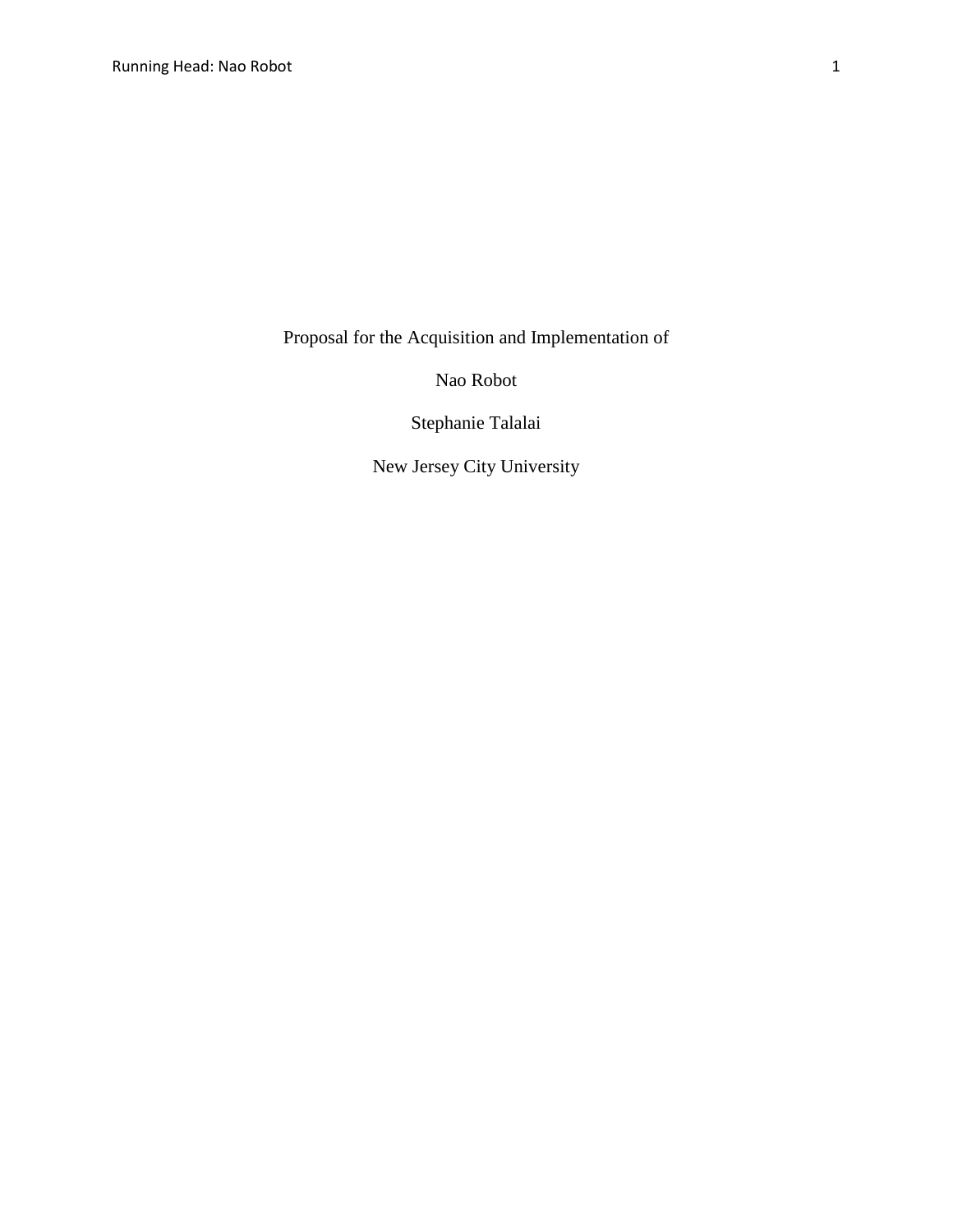Nao Robot 2

## **Rationale**

The purpose of this technology proposal is to aid in the decision making process for the acquisition and implementation of a Nao Robot into the A. Harry Moore School. This Robot will not only serve as a means for differentiated instruction and lesson enhancement in all classrooms but will be utilized in a research project studying the effects of humanoid robots on language acquisition in preschool disabled students with significant language delays. Its unique capabilities which include speech, speech recognition, facial and picture recognition and intricate movements will be utilized to enhance New Jersey Core Curriculum Content Standard aligned lessons throughout the building. Additionally, the Nao robot will be used to introduce the concept of basic coding to a select group of older students.

### **Background Research**

With the rapidly advancing development of robot technologies, their use within the teaching and learning environment has become a trend. The development of collaboration, communication and problem solving skills seen in students today has been attributed to the use of robots in education. However, "there are few studies which discuss robots in language instruction" (Chen and Chang, 2010). Several studies have been conducted over the years outlining the positive effects of humanoid robots on children with Autism Spectrum Disorder (ASD). In a study done by Huanghao Feng (2014), social robots were used either individually or in conjunction with caregivers to improve social skills of individuals who have social behavioral deficits. Aresti-Bartolome and Garcia-Zapirain (2014) concluded that the use of robots can assist children with special needs in the area of social skills due to their fixed and predictable behavior. Additionally, advanced computer science students at Wayne Hills High School in New Jersey were able to program Nao to "help autistic kids interpret daily information regarding facial and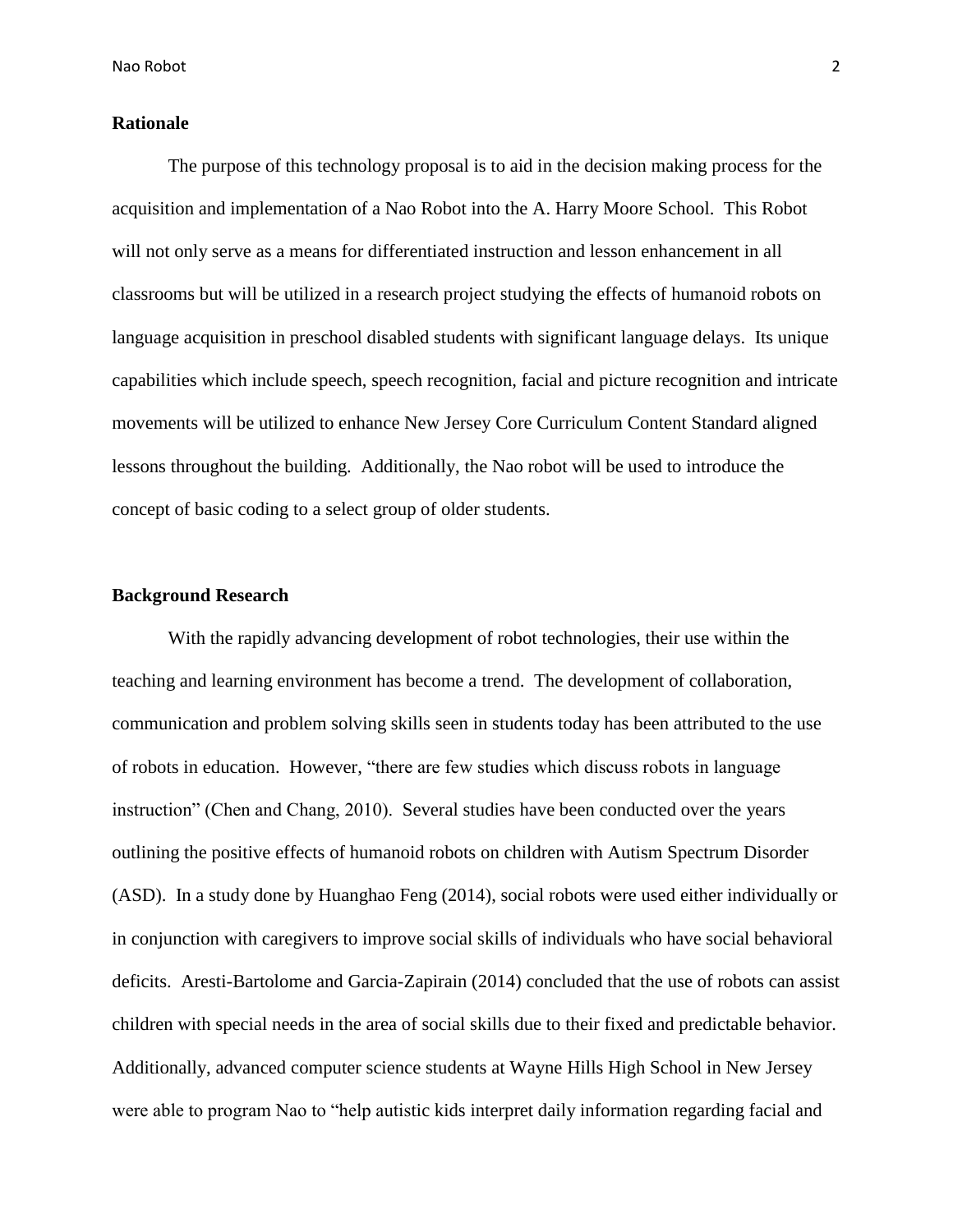hand expressions, taking away fears and allowing them to feel more at ease" (Winters, 2014). These findings are the basis of our proposed research study on language acquisition in preschool disabled students.

#### **Policy Consideration**

The National Educational Technology Plan (2010) describes a model of learning that "calls for engaging and empowering learning experiences for all learners." Teachers need to consciously make an effort to align materials and methods with what people need to know, and how they learn. We are implored to bring state-of-the art technology into learning to "enable, motivate, and inspire all students, regardless of background, languages, or disabilities, to achieve." (NETP 2010) The acquisition of a Nao robot would successfully fulfill these requirements set forth by the U.S. Department of Education.

## **Current State of the Field**

Science, technology, engineering, and mathematics (STEM) education has a significant role in schools today. Schools in the United State, and throughout the world, are finding creative and innovative ways to infuse technology and engineering into their curriculum.

Developed by French robotics company Aldebaran Robotics, Project Nao was first launched in 2004. In 2008, the Nao Academics Edition was developed for research and educational purposes by universities and laboratories. "As of 2015, over 5,000 Nao units are in use in 50+ countries." (Cahill, 2015) Given the success of the Nao robot in schools worldwide, the introduction of Nao into A. Harry Moore would enhance the culture of learning.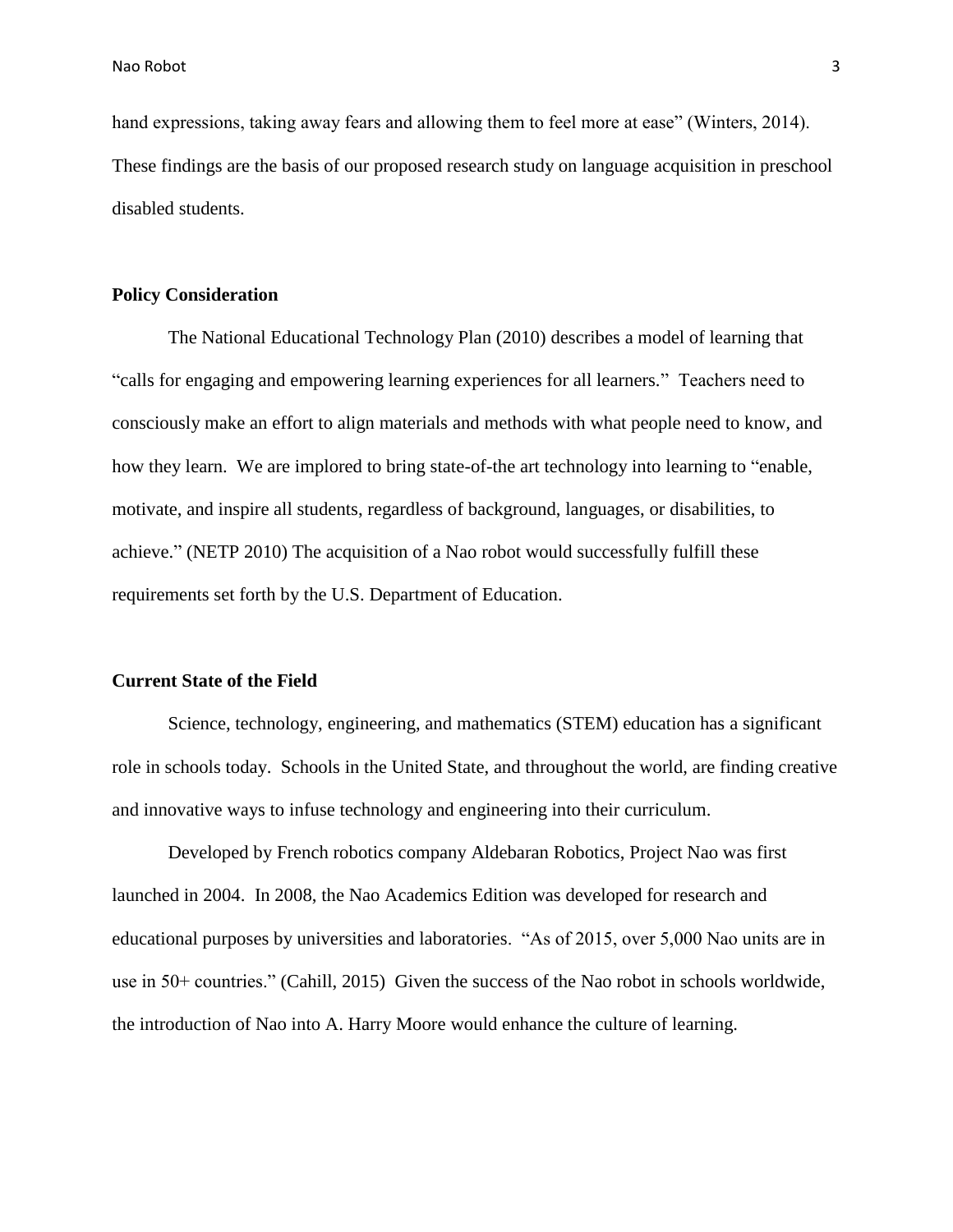# **Description**

One Nao Robot will be purchased from Teq Inc. with funds obtained through our annual technology budget. The robot will be housed in the technology lab and will be the responsibility of the school technology coordinator. The technology coordinator will attend all trainings provided by Teq, Inc. and will subsequently turn-key all relevant material to administrators, faculty and staff. After meeting with each teacher interested in implementing Nao into a specified lesson and programming the robot for each task, a schedule will be implemented. Assessments will be conducted by the technology coordinator and all participating classroom teachers and therapists.

## **Assessment Plan**

"There seems to be universal agreement that a major aspect of technological implementation in the schools should be whether such applications actually do improve teaching and learning and increase student achievement" (Noeth & Volkov, 2004). Assessment of the use and effectiveness of Nao in the classroom will encompass several methods. Classroom teachers will be required to fill out a survey describing student interactions including eye contact, verbal interactions, and if learning outcomes are being achieved. Pre and post tests will be administered for learning outcomes that are concrete and measurable. The data collected by Nao during interaction sessions will also be used to implement an innovative preschool language acquisition program.